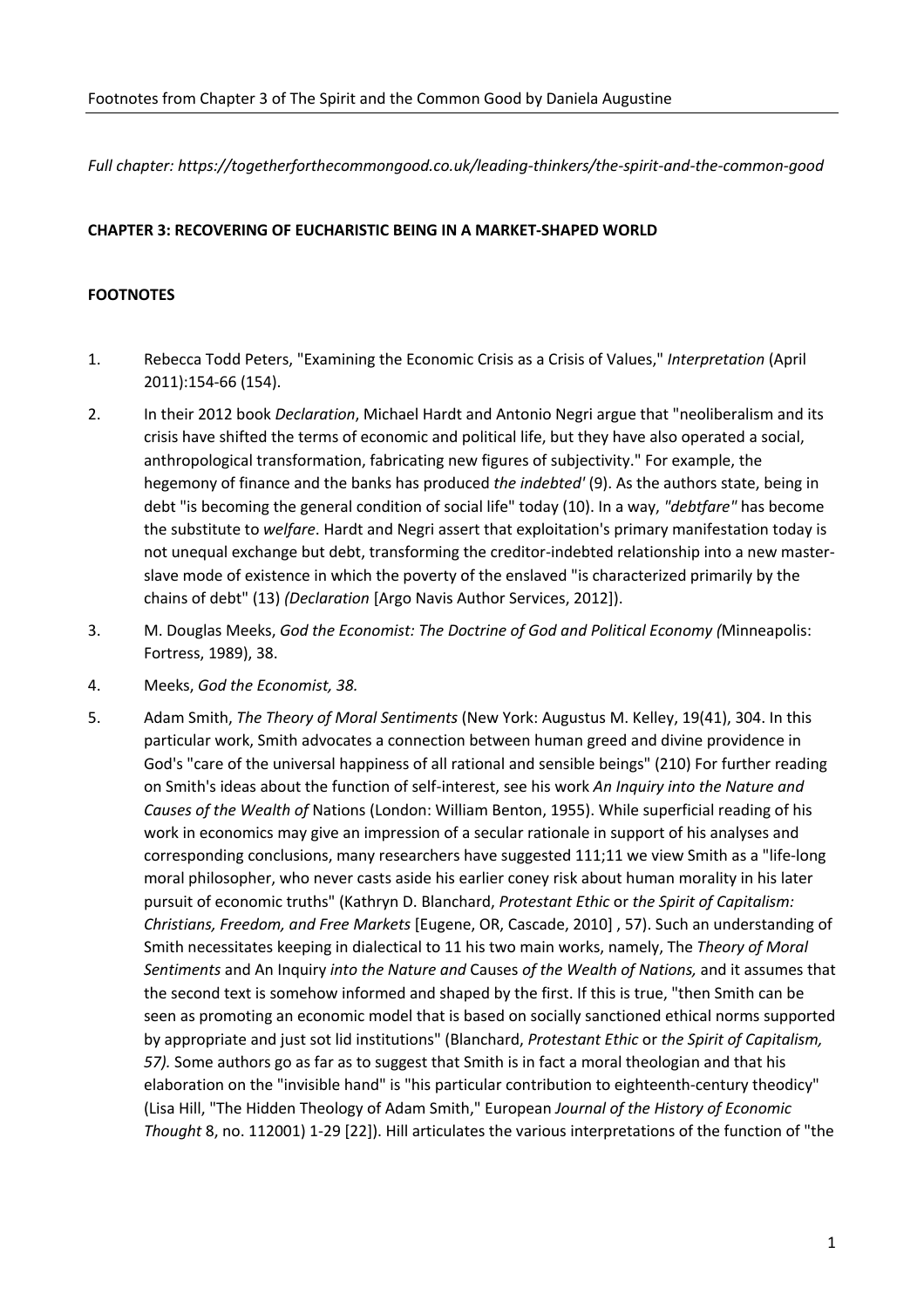invisible hand" in Smith's work, e.g., lexical and metaphorical, critical and ironic, evolutionary Darwinian, theological assertion of divine providence, and others.

- 6. Munyaradzi Felix Murove, "Perceptions of Greed in Western Economic and ReIigious Traditions: An African Communitarian Response," *Black Theology* 5, no. 2 (2007): 220-43.
- 7. Peters, "Examining the Economic Crisis as a Crisis of Values," 160.
- 8. William E. Connolly, "Capitalism, Christianity, America: Rethinking the Issues," *Political Theology* 12, no. 2 (2011): 226-36 (228)\_
- 9. Connolly, "Capitalism, Christianity, America," 229.
- 10. Robert W. McChesney, introduction to Profit *over People: Neoliberalism and Global Order*, by Noam Chomsky (New York: Seven Stories, 1999), 7-16 (9).
- 11. McChesney, introduction, 10.
- 12. McChesney, introduction, 11.
- 13. Peters, "Examining the Economic Crisis as a Crisis of Values," 156 -58.
- 14. In his work, M. D. Meeks develops the concept of "surplus people" who do not In In the logic and cycles of the market economy. See "The Church and the Poor in Suppl*y* Economics," *Cities* (Fall 1983): 6-9.
- 15. Bartholomew I, Archbishop of Constantinople and Ecumenical Patriarch, *Encountering the* Mystery (New York: Doubleday, 2008), 161.
- 16. Meeks, *God the* Economist, 33.
- 17. Meeks, *God the Economist,* 36.
- 18. For statistics on poverty in the global village, see Daniel G. Groody, "Globalizing Solidarity: Christian Anthropology and the Challenge of Human Liberation," *Theological Studies* fu) (2008): 250-68.
- 19. Groody, "Globalizing Solidarity," 258.
- 20. Meeks, *God the Economist*, 36.
- 21. Sallie McFague, 'An Ecological Christology: Does Christianity Have It? in *Christianity and Ecology: Seeking the Well-Being of Earth and Humans,* ed. Dieter T. Hessel and Rosemary Radford Reuther (Cambridge, MA: Harvard University Press, 2000), 29-45 (30). See also M. Fugue's *Life Abundant: Rethinking Theology cold Economy forca Planet in Peril* (Minneapolis: Fortress, 2001), 33-37.
- 22. Nicolas Berdyaev, *The New Middle Ages,* in vol. 2 of *Collected* Works (Sofia: Zachari Stoyanov, 2003), 515-607 (526, 530-31).
- 23. Berdyaev, *New Middle Ages,* 531-32; Berdyaev, *Philosophy* of *Inequality* (Sofia: Prozoretc, 1995), 113-15.
- 24. Nicolas Berdyaev, The *Meaning of History,* in vol. **2** of *Collected Works* (Sofia: Zachari Stoyanov, 2003), 299-514 (313).
- 25. Berdyaev, *New Middle Ages,* 531.
- 26. Berdyaev, *New Middle Ages,* 531.
- 27. Berdyaev, *New Middle Ages,* 531.
- 28. Berdyaev, *New Middle Ages,* 522.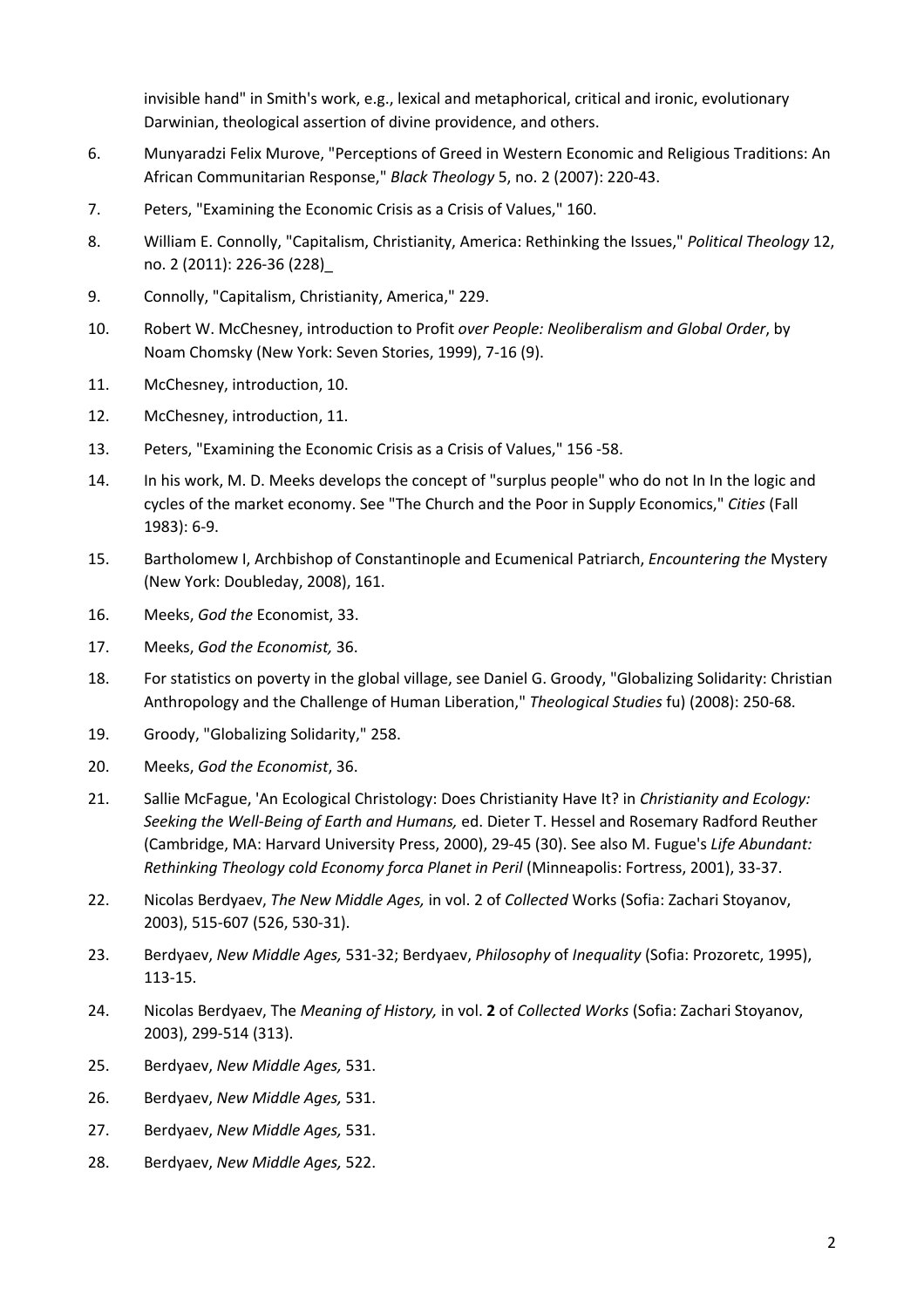- 29. For more on the concept of *sobornost,* see chapter 1 of the present book.
- 30. Berdyaev, *Philosophy of Inequality,* 115.
- 31. Bartholomew I, *Encountering the Mystery,* 94.
- 32. Bartholomew I, *Encountering the Mystery,* 133.
- 33. Bartholomew I, *Encountering the Mystery,* 133.
- 34. We have come to define culture as "what we make of the world." See Andy Crouch, Culture *Making: Recovering Our Creative Calling* (Downers Grove, IL: InterVarsity, 2008), 23. Therefore, many authors view nature as the creation of God and culture as the creation 01 humanity. See also Kathryn Tanner, *Theories of Culture: A New Agenda for Theology* (Minneapolis: Fortress, 1997), 28- 29; and H. Richard Niebuhr, *Christ and Culture* (New York: Harper & Row, 1975), 32-34. Niebuhr concludes that "Culture is the 'artificial, secondary environment' which man superimposes on the natural. It comprises language, habits, ideas, beliefs, customs, social organization, inherited artifacts, technical processes, and values" (32). The world so far as it is man-made and manintended is the world of culture" (34). It could be argued, however, that if cultivation is the first, rudimentary stage of culture, the gateway lit cultural creativity, then (according to the Genesis account) not only nature but also cull tile could be viewed as created (or, in the case of culture, at least initiated) by God, who not only brings the world into existence but performed the first act of cultivation, represented by the garden of Eden.
- 35. John Dominic Crossan, God and *Empire: Jesus Against Rome, Then* and *Now* (New York: HarperOne, 2007), 54.
- 36. Dimitru Staniloae, *The World: Creation and Deification,* VOL 2 of *The Experience of God: Orthodox Dogmatic Theology* (Brookline, MA: Holy Cross Orthodox Press, 2005), 6.
- 37. Staniloae, *World,* 2.
- 38. Staniloae, *World*, 7.
- 39. Staniloae, *World, 7.*
- 40. Alexander Schmemann, *For the Life of the* World (Crestwood, NY: St. Vladimir's Seminary Press, 1983), 17.
- 41. Staniloae, *World,* 22.
- 42. Staniloae, *World*. "The paradox [of the return of the gift] is explained by the fact that the gift received and returned draws the persons close to one another to such an extent that the object of the gift becomes something common and comes to be the transparent means for the fullest communion between persons. And not only is the gift something common, but is also increased through the life which the persons communicate to one another through t **Ile** love manifested in the gift they make; in this way the persons give themselves as a gift, a lid through this giving they grow spiritually" (22). "The dialogue of the gift between God and the human person lies in the fact that each bestows himself upon the other" (23).
- 43. Staniloae, *World,* 22.
- 44. Staniloae, *World,* 22.
- 45. For our purposes, "liturgical askesis" is understood as an act of *praktike* (ascetic struggle) within the context of liturgy. As Margaret Pfeil asserts, *praktike* takes place "as the Christian worshiper's graced and free response to God's gratuitous love celebrated In Christian Iiturgy. First, liturgical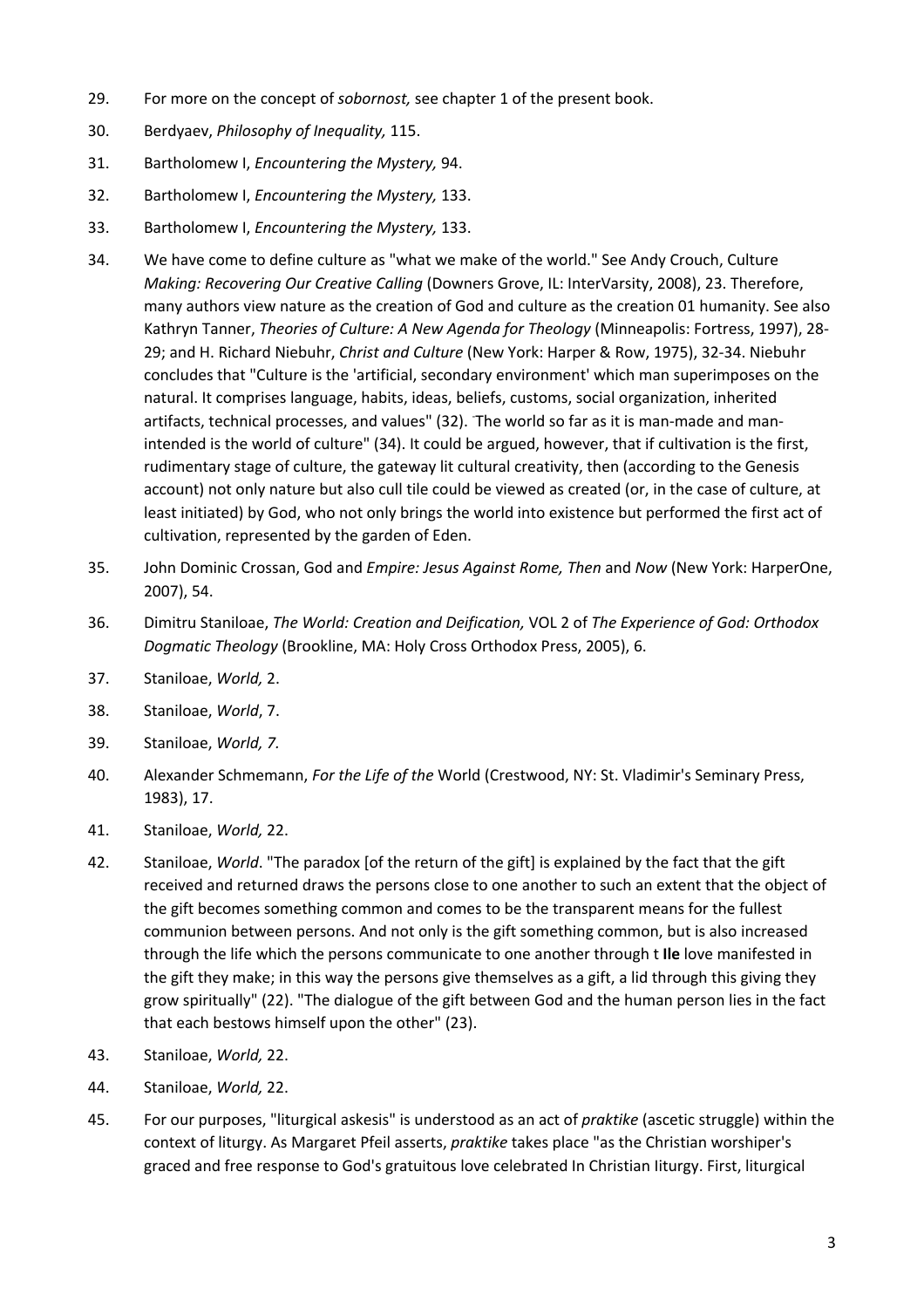asceticism springs from and seeks to nourish the life of the Christian worshiping community, and second, it implies an eschatological horizon in which the ultimate telos of askesis consists in the fullness of life in God" ("liturgy and Ethics: The Liturgical Asceticism of Energy Conservation," *Journal of the Society of Christian Ethics* 27, no. 2 [Fall/ Winter 20071: 27-149 [127-221). As David Fagerberg states, if liturgy means "sharing the life  $4<sup>1</sup>$  Christ" and If askesis means discipline (in the sense of forming), then liturgical asceticism is the discipline required to become an icon of Christ and make his image visible in our faces" ("A Century on Liturgical Asceticism", Diakonia 31, no. [1998]:41). Liturgical Asceticism involves a contemplative awareness of the practices of the worshiping community as *leitourgia*, the work of the people of God at the service of the world" (Pfeil, "Liturgy and Ethics," 134). Traditionally, however, askesis is not understood only as the means of becoming like God , as a mark of theosis (e.g., in the hagiographies of the saints). Askesis is imitation of God in Christlikeness, by applying the cross to the totality of one's life. Ultimately, it is fasting from oneself for the sake of the other, motivated by self-giving love.

- 46. Saint Maximus the Confessor, *Gnostic* Chapters 1.67, Patrologia Graeca 90:1108].
- 47. Staniloae, *World,* 25.
- 48. For an exposition on God as an architect building and furnishing a house, see Crossan, *God and Empire,* 51-52.
- 49. Crossan, *God* and *Empire,* 53.
- 50. Crossan, *God and Empire,* 54.
- 51. Crossan, *God and Empire,* 54.
- 52. Walter Brueggemann, *Sabbath* as Resistance: *Saying No to the Culture of Now* (Louisville*:*  Westminster John Knox, 2014), 6.
- 53. Brueggemann, *Sabbath as Resistance,* 21.
- 54. Brueggemann, *Sabbath as Resistance,* 10.
- 55. Brueggemann, *Sabbath as Resistance,* 36.
- 56. Bartholomew I, *Encountering the Mystery,* 96. Here Patriarch Bartholomew seems to find inspiration in John of Damascus**,** who states the following in his reflection on humanity and its destiny in theosis: "God then made man without evil, upright, virtuous, free from pain and care, glorified with every virtue, adorned with all that is good, like a sort of second microcosm within the great world, another angel capable of worship, compound, surveying the visible creation and initiated into the mysteries of the realm of thought, king over the things of earth, but subject to a higher king, of the earth and of the heaven, temporal and eternal, belonging to the realm of sight and to the realm of thought, midway between greatness and lowliness, spirit and flesh: for he is spirit by grace, but flesh by overweening pride: spirit that he may abide and glorify his Benefactor, and flesh that he may suffer, and suffering may he admonished and disciplined when he prides himself in his greatness: here, that is, in the present life, his life is ordered as an animal's, but elsewhere, that is, in the age to come, he k changed and—to complete the mystery—becomes deified by merely inclining himself towards God; becoming deified, in the way of participating in the divine glory and not in that o I a change into the divine being" (John of Damascus, An *Exposition of the Orthodox Faith,* book 2, chapter 12, "Concerning Man," available at http://www.newadvent.org/fathers/33042.htm)
- 57. Jurgen Moltmann, *The Trinity and the Kingdom* (Minneapolis: Fortress, 1993), 59.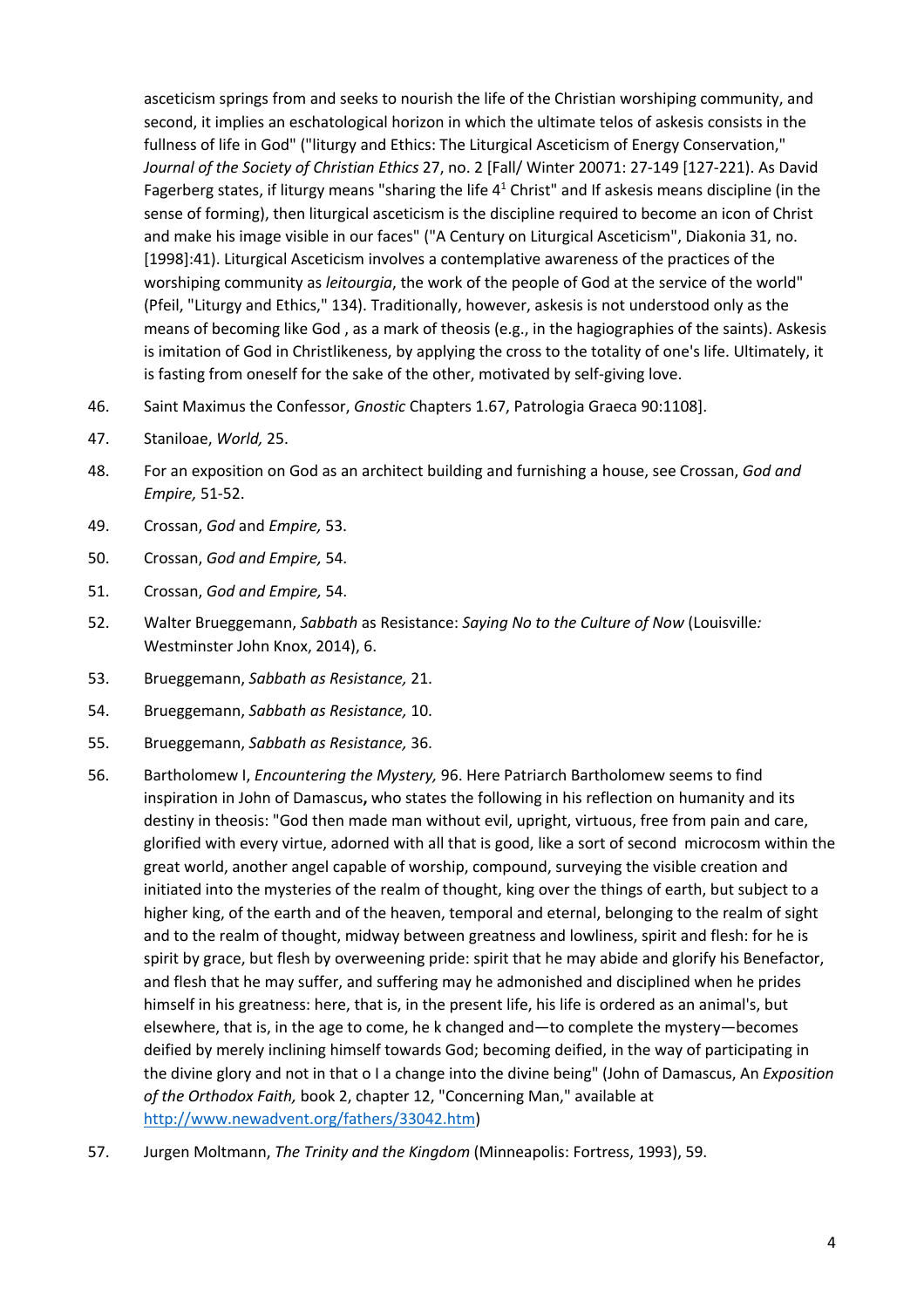- 58. Saint Maximus the Confessor, *Ambigua,* Patrologia Graeca 91:1o72B -C.
- 59. Schmemann, For *the Life of the World,* 15.
- 60. Bartholomew I, *Encountering the Mystery,* 132.
- 61. Immanuel Kant, *Perpetual Peace: A Philosophical Essay,* trans. M. Campbell (New York: Grand, 1972), 138.
- 62. Schmemann, *For the Life of the World,* 15.
- 63. Alexander Schmemann, *Of Water and Spirit:* A *Liturgical Study of Baptism* (Crestwood, NY: St. Vladimir's Seminary Press, 1974), 95.
- 64. Schmemann, *Of Water and Spirit,* 95.
- 65. Schmemann, *Of Water and Spirit,* 96.
- 66. Schmemann, *Of Water and Spirit,* 97.
- 67. Schmemann, For *the Life of the World,* 38. Schmemann states, "He alone is the perfect Eucharistic Being. He is the Eucharist of the world. In and through this Eucharist the whole creation becomes what it always was to be and yet failed to be."
- 68. On the prophethood of the Pentecost Community through a Pentecostal perspective, see Roger Stronstad, *The Prophethood of Ail Believers,* JPTSup 16 (Sheffield: Sheffield Academic, 1999), 65-70. See also chapter 2 of the present book.
- 69. Bartholomew I, *Encountering the* Mystery, 96.
- 70. If we look closely at the function of creation within the economic process, we will notice a different form of economic participation that does not follow market logic. Creation is not compensated for its contribution—therefore it does not participate in the economic exchange, but follows a model of sharing itself (and its resources) with humanity. It follows the model of the self-sharing and hospitality of its Creator.
- 71. Martin Hengel, *Property and Riches in the Early Church* (Philadelphia: Fortress, 1974), 32.
- 72. The incarnationalist view of Pentecost for which I have argued in previous works allows us to consider the possibility of looking at the remainder of Acts as rooted in ( 111110'1 extended presence on earth in his body. Therefore, if the Gospel of Luke represents the first volume of "all that Jesus began to do and teach" (Acts 1:1), the book of Acts can be seen as the second volume, outlining "the continuation and fulfillment of what Jesus did and thought" Matthias Wenk, *Community-Forming Power: The Socio-Ethical Role of the* Spirit *in Luke Acts,* JPTSup 19 (Sheffield: Sheffield Academic, 2000), 242. The author points to the outpouring of the Spirit at Pentecost as a clear example that the ministry of Christ (the baptizer with Holy Spirit) continues in Acts (243). He mentions also the passages of Acts 9:5,10; 13:39; 7:55, 17:7; 18:10; 19:15; and 25:19 as indicative of Jesus's acting upon the disciples. Another example is the healing of the beggar in Acts 3:1-16, "presented as a continuation of Jesus' healing ministry (Acts 4:30)" (245). Beverly Gaventa's work also supports the view of the book of Acts as presenting a continuation of the ministry of Jesus. See her commentary *The Acts of the Apostles,* Abingdon New Testament Commentaries (Nashville: Abingdon, 2003), 34. 61.
- 73. Alexander Schmemann, "The Missionary Imperative in the Orthodox Tradition," in t a *%tern*  Orthodox *Theology: A Contemporary Reader,* ed. Daniel B. Clendenin (Grand Rapids: 1995), 195- 210 (201).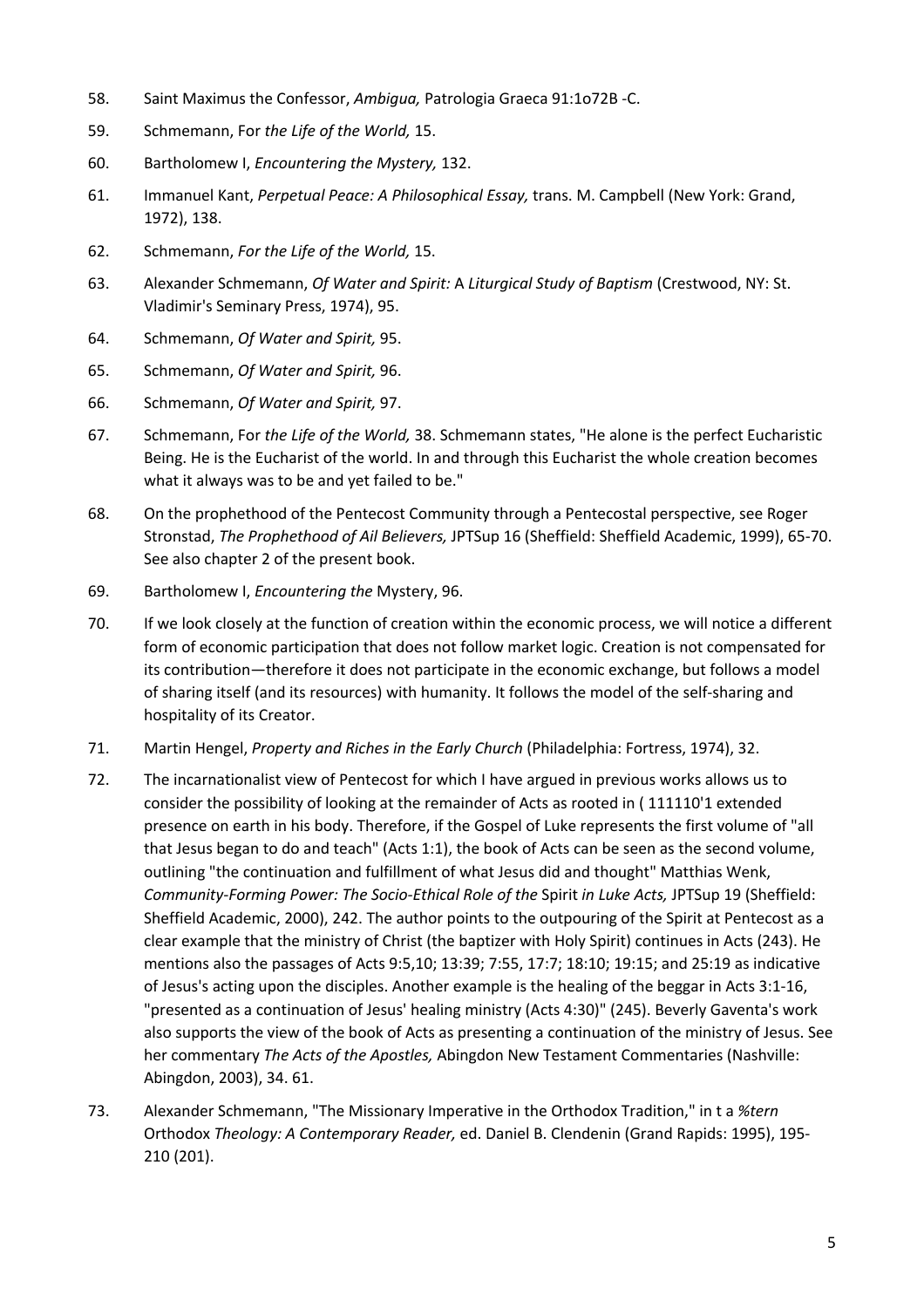- 74. Luke T. Johnson, *Sharing Possessions: Mandate and Symbol of Faith* (Philadelphia: Fortress, 1981), 40.
- 75. Vladimir Lossky *Orthodox Theology:* An *introduction* (Crestwood, NY: St. Vladimir's Seminary Press, 2001), 71; Christoforos Stavropoulos, "Partakers of Divine Nature" in *Eastern Orthodox Theology: A Contemporary Reader.* ed. Daniel B. Clendenin (Grand Rapids: Baker, 1995), 186.
- 76. Brian K. Blount, "The Apocalypse of Worship: A House of Prayer for All Nations," In *Making Room at the Table: An Invitation to Multicultural Worship,* ed. Brian K. Blount and Leonora Tubbs Tisdale (Louisville: Westminster John Knox, 2001), 21.
- 77. Miroslav Volf, *Exclusion and Embrace: A Theological Exploration of identity, Otherness and*  Reconciliation (Nashville: Abingdon, 1996), 2x8-29. For an extensive study on the spiritual mandate of sharing possessions, see Johnson, *Sharing Possessions.* The author discusses 1 topic also in relation to the event of Pentecost (21).
- 78. In her book *Of Widows and of Meals: Communal Meals in the* Book of *Acts* (Grand Rap. ids: Eerdmans, 2007), Rata Halterman Finger offers an in-depth study of the daily commensality of natural- and fictive-kin groups in first-century Palestine. She examines the passages in Acts concerning the economic life of the early Christians on the background of social economic practices of the day and from the contextual viewpoint of the poor (especially widows and their daughters, who were one of the most economically destitute demographic groups). She emphasizes the communal daily breaking of bread both as sharing between kin in a communal *eating* and a\_ sacramental practice, which originated with the meals Jesus shared with both Jews and gentiles. Some authors have distinguished between the *koinonia* in Acts 2:42 and the breaking of bread as between communal and eucharistic meals. However, it is the presence of Jesus Christ that transforms a meal into a Lord's Supper. Therefore, the sacramental nature of sharing the meal in the name of the Lord, in evocation of his presence in the unity of his body on earth in thanksgiving, is translated in both daily commensality and the Eucharist.
- 79. Walter Brueggemann, *Journey to the Common Good* (Louisville: Westminster John Knox, 2010), 32.
- 80. Alexander Schmemann, *The Eucharist: Sacrament of the Kingdom* (Crestwood, NY: Si Vladimir's Seminary Press, 1987), 33
- 81. Schmemann, *Eucharist,* 19.
- 82. Schmemann, *Eucharist*, 21.
- 83. Alexander Schmemann, "Liturgy and Theology," in *Liturgy and Tradition: Theological Reflections of Alexander Schmemann,* ed. Thomas Frisch (Crestwood, NY: St. Vladimir's Seminary Press, 1990), 49- 69 (57- 58).
- 84. Schmemann, *Eucharist,* 34.
- 85. Pfeil, 'Liturgy and Ethics," 136.
- 86. Meeks, *God* the *Economist,* 45-
- 87. See Daniela C. Augustine, *Pentecost, Hospitality, and Transfiguration: Toward a Spirit-*inspired *Vision of Social Transformation* (Cleveland. TNT: CPT, 2012), 56-59.
- 88. Schmemann, *Of Water and* Spirit, 118.
- 89. Schmemann, *For the Life of the World,* 26.
- 90. Schmemann, *For the Life of the World,* 27.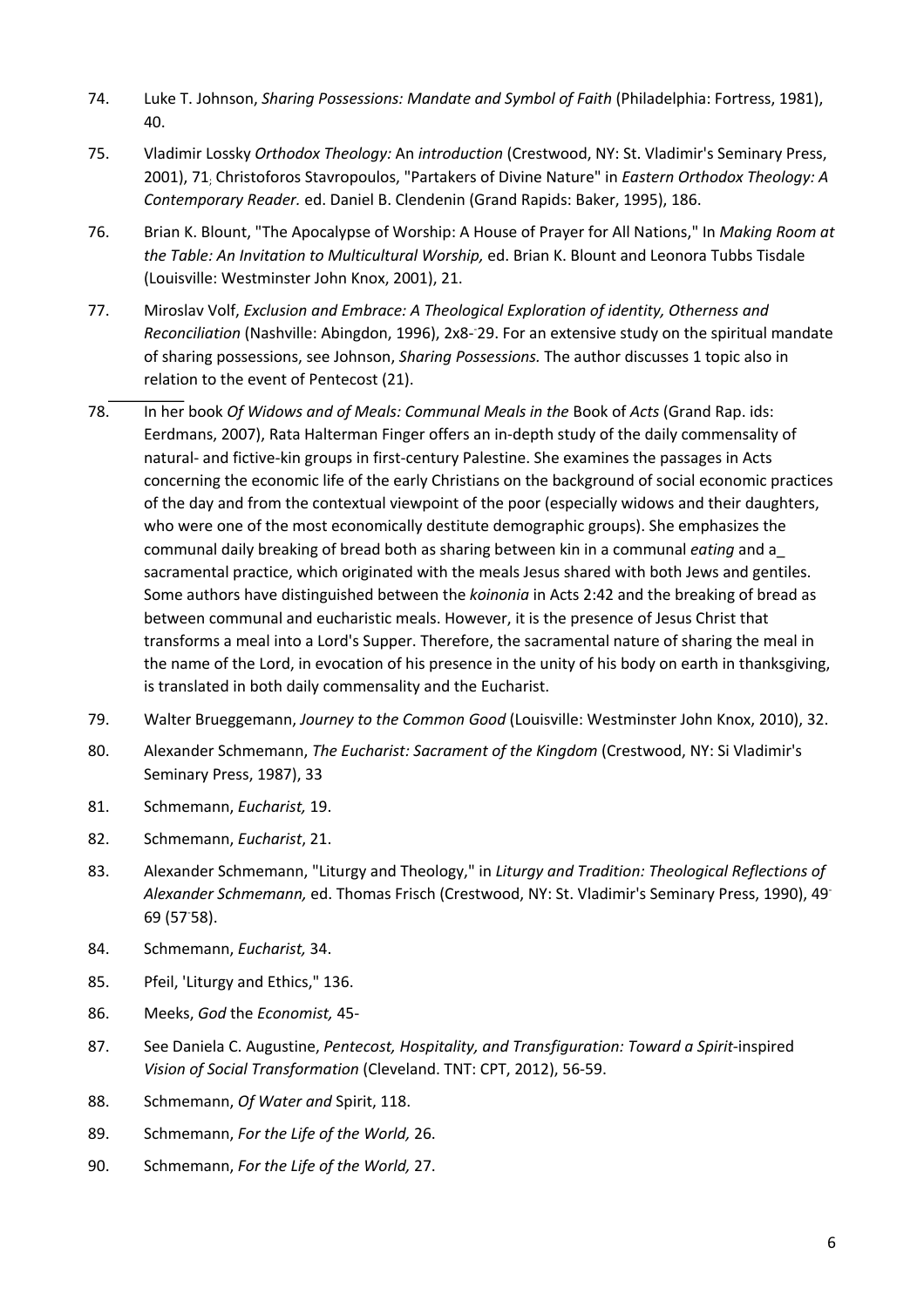- 91. George Theokritoff, **'The** Cosmology of the Eucharist," in Toward an *Ecology of Transfiguration: Orthodox Christian Perspectives on Environment, Nature, and Creation,* ed. JAI Chryssavgis and Bruce V. Foltz (New York: Fordham University Press, 2013), 131-35.
- 92. Theokritoff, "Cosmology of the Eucharist," 133 *-34.*
- 93. Brueggemann, *Journey to the Common Good,* 32.
- 94. William Cavanaugh, *Being Consumed: Economics and Christian Desire* (Grand Rapids: Erdmans, 2008), 54.
- 95. Cavanaugh, *Being Consumed,* 55.
- 96. Schmemann, "Missionary Imperative," 200.
- 97. Schmemann, "Missionary Imperative," 200.
- 98. This, undoubtedly, is another aspect of the Eastern Orthodox cultural roots of these Pentecostal communities (particularly the preucharistic fast and prayer vigil required by the Typikon). The length of the fast is up to each separate believer and may last from a day In over a week.
- 99. Alexander Schmemann, "Fast and Liturgy" St. Vladimir's *Seminary Quarterly* 3, no.1 (Winter 1959): 2 -9. (available at https://oca.org/reflections/fr-alexand*er-s*chmemann/fast-and-liturgy
- 100. Schmemann, "Fast and Liturgy."
- 101. Schmemann, "Fast and Liturgy"
- 102. Schmemann, "Fast and Liturgy"
- 103. For an expounded reflection on the gospel accounts of Jesus's temptation in the wiIderness, see chapter 2 of the present book.
- 104. Schmemann, "Fast and Liturgy."
- 105. Bartholomew I, *Encountering the Mystery.* 82.
- 106. Bartholomew *I, Encountering the Mystery,* 84.
- 107. Bartholomew I, *Encountering the Mystery,* 82.
- 108. Bartholomew I, *Encountering the Mystery,* 84.
- 109. In the Eastern Orthodox liturgical calendar, this is the last Sunday prior to the beginning of the Great Lent.
- 110. The Eucharist as a sacrament of forgiveness and reconciliation is further discussed in chapter 4 of the present work.
- 111. Schmemann, For the Life of the World, 31.
- 112. Schmemann, For *the Life of the World,* 34.
- 113. Sallie McFague, "Epilogue: The Human Dignity and the Integrity of Creation," in *Theology That Matters: Ecology,* Economy, and *God,* ed. Darby Kathleen Ray (Minneapolis: Fortress, 2006), 199- 212 (209).
- 114. Edith Wyschogrod, *Saints and Postmodernity: Revisioning Moral Philosophy* (Chicago: University of Chicago Press, 1990), xxi. For more engagement of Wyschogrod's work, see the epilogue of the present book.